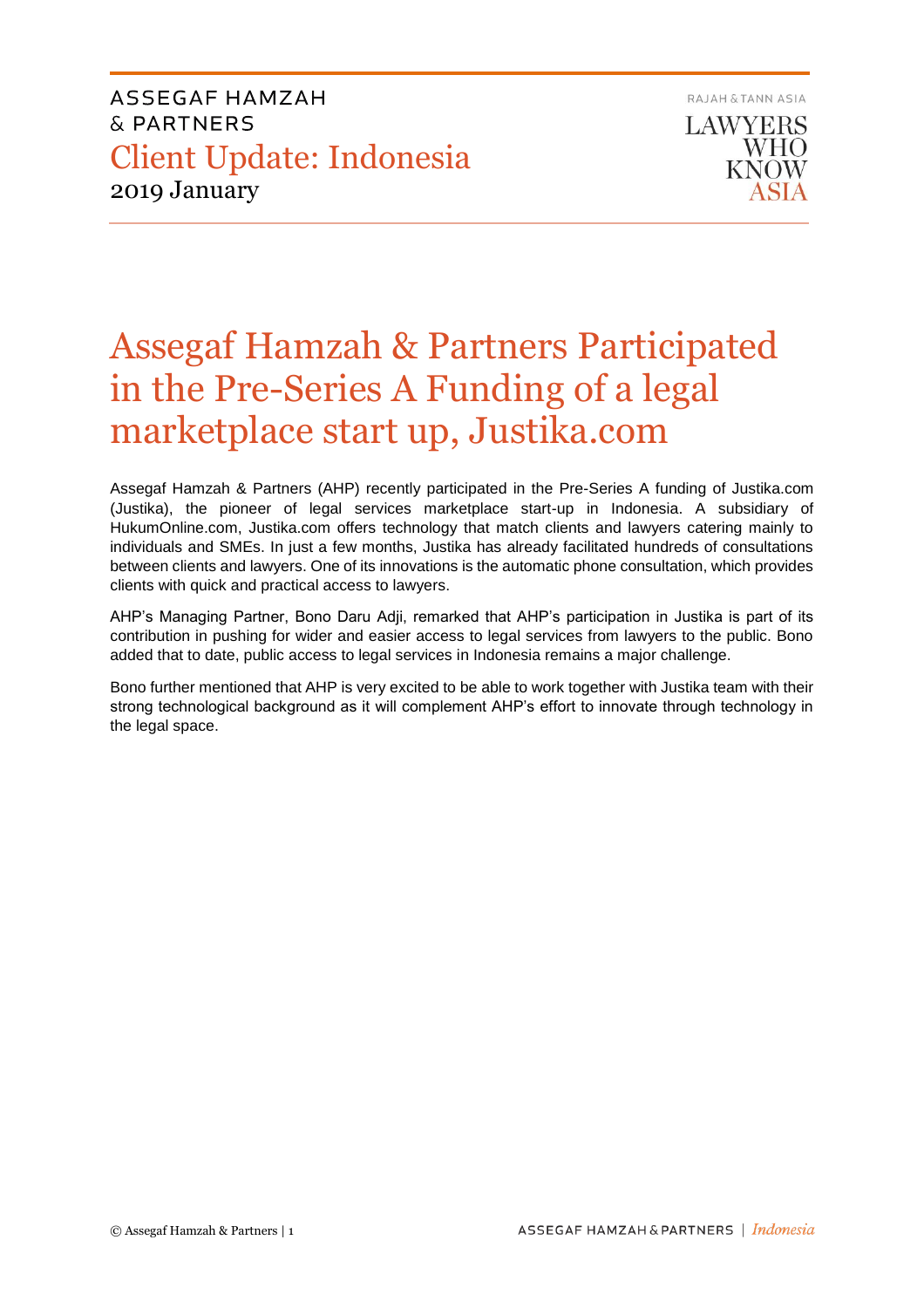RAJAH & TANN ASIA

## ASSEGAF HAMZAH & PARTNERS Client Update: Indonesia 2019 January



# Our Regional Contacts

#### RAJAH & TANN | Singapore

**Rajah & Tann Singapore LLP** T +65 6535 3600 F +65 6225 9630 sg.rajahtannasia.com

### R&T SOK & HENG | Cambodia

**R&T Sok & Heng Law Office** T +855 23 963 112 / 113 F +855 23 963 116 kh.rajahtannasia.com

RAJAH & TANN 立杰上海 SHANGHAI REPRESENTATIVE OFFICE | China

#### **Rajah & Tann Singapore LLP Shanghai Representative Office** T +86 21 6120 8818 F +86 21 6120 8820

cn.rajahtannasia.com

#### ASSEGAF HAMZAH & PARTNERS | Indonesia

#### **Assegaf Hamzah & Partners**

**Jakarta Office** T +62 21 2555 7800 F +62 21 2555 7899

#### **Surabaya Office**

T +62 31 5116 4550 F +62 31 5116 4560 www.ahp.co.id

#### RAJAH & TANN | Lao PDR

**Rajah & Tann (Laos) Sole Co., Ltd.** T +856 21 454 239 F +856 21 285 261 la.rajahtannasia.com

#### **CHRISTOPHER & LEE ONG** | Malaysia

**Christopher & Lee Ong** T +60 3 2273 1919 F +60 3 2273 8310 www.christopherleeong.com

### RAJAH & TANN NK LEGAL | Myanmar

**Rajah & Tann NK Legal Myanmar Company Limited** T +95 9 7304 0763 / +95 1 9345 343 / +95 1 9345 346 F +95 1 9345 348 mm.rajahtannasia.com

**GATMAYTAN YAP PATACSIL GUTIERREZ & PROTACIO (C&G LAW)** | *Philippines* 

**Gatmaytan Yap Patacsil Gutierrez & Protacio (C&G Law)**  T +632 894 0377 to 79 / +632 894 4931 to 32 / +632 552 1977 F +632 552 1978 www.cagatlaw.com

### RAJAH & TANN | Thailand

#### **R&T Asia (Thailand) Limited** T +66 2 656 1991 F +66 2 656 0833 th.rajahtannasia.com

#### RAJAH & TANN LCT LAWYERS | Vietnam

#### **Rajah & Tann LCT Lawyers**

#### **Ho Chi Minh City Office**

T +84 28 3821 2382 / +84 28 3821 2673 F +84 28 3520 8206

#### **Hanoi Office**

T +84 24 3267 6127 F +84 24 3267 6128 www.rajahtannlct.com

Member firms are constituted and regulated in accordance with local legal requirements and where regulations require, are independently owned and managed. Services are provided independently by each Member firm pursuant to the applicable terms of engagement between the Member firm and the client.